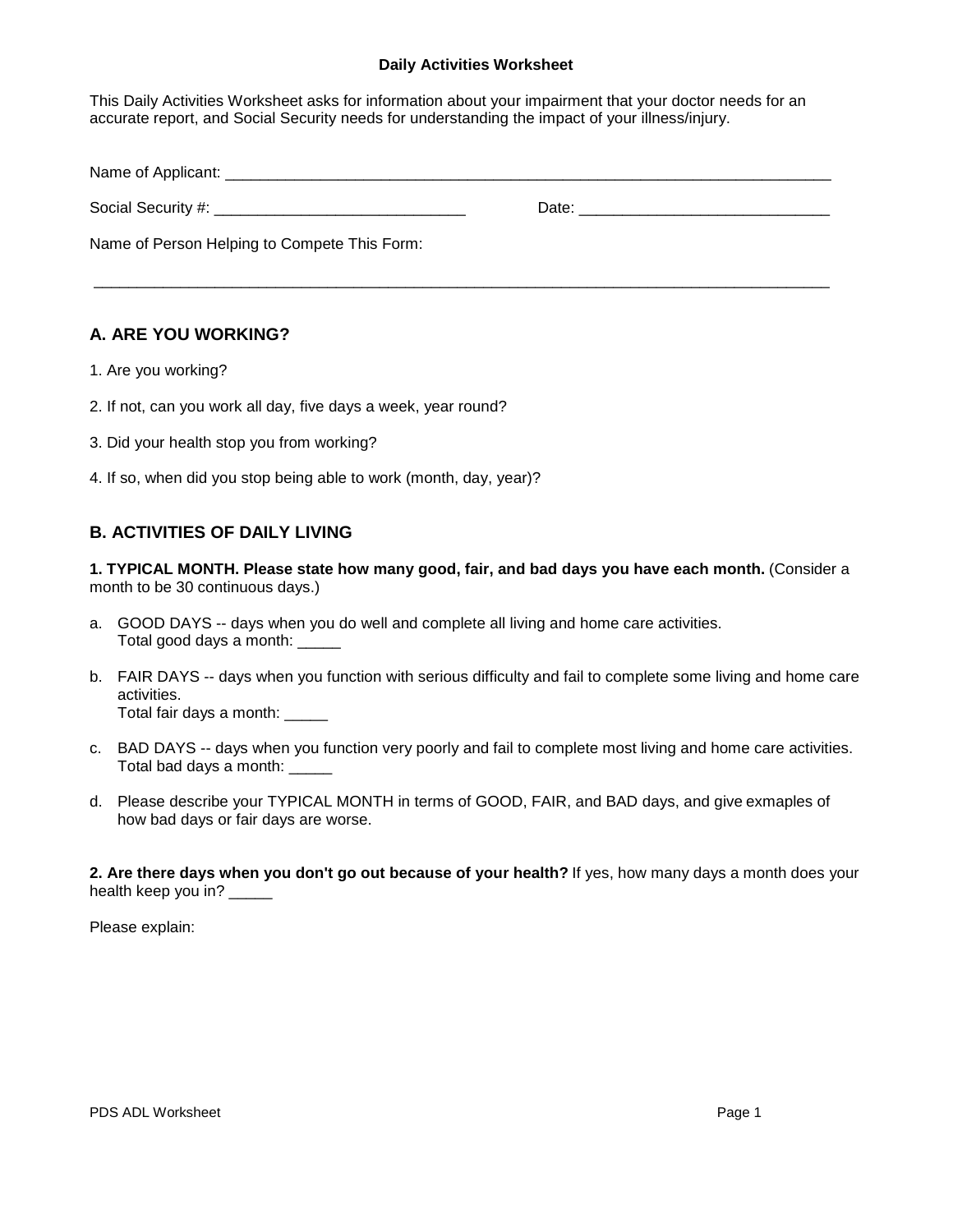**3. Compared with a year ago, are you functioning:** Better? Worse? About the same? Please explain.

## **4. Caring For Yourself**

a. PERSONAL NEEDS. Do you have serious difficulty taking care of any personal needs, including the following, due to your medical condition? (Check and describe any that apply, and give additional examples if these don't cover your situation.)

| <b>Bathing</b>        | Taking medicines on time/in right dose |  |
|-----------------------|----------------------------------------|--|
| Shaving               | Understanding/following instructions   |  |
| Hair care             | Keeping well-informed                  |  |
| Dressing              | Using the telephone                    |  |
| Eating                | Personal business/finance              |  |
| Sleeping              | Caring for others                      |  |
| Using the toilet      | Visiting people                        |  |
| Getting to the toilet | Shopping                               |  |
| Using stairs          | Getting places                         |  |
| Holding onto objects  | Recreation                             |  |
| Doing things on time  | Hobbies                                |  |
| Finishing things      | Group activities, like church or clubs |  |
| Making decisions      |                                        |  |

## **Other Activities? Describe:**

b. MEALS. Do you prepare or serve meals? If so, what meals do you do?

(I) BREAKFAST. Describe what you do. How many days a month? \_\_\_\_

(ii) LUNCH. Describe what you do. How many days a month? \_\_\_\_

(iii) DINNER. Describe what you do. How many days a month? \_\_\_\_

(iv) Does anyone help with meals? If yes, please explain what you do and what they do.

#### **5. Caring For The Place You Live.**

a. THINGS YOU DO. Describe the home care activities you do regularly.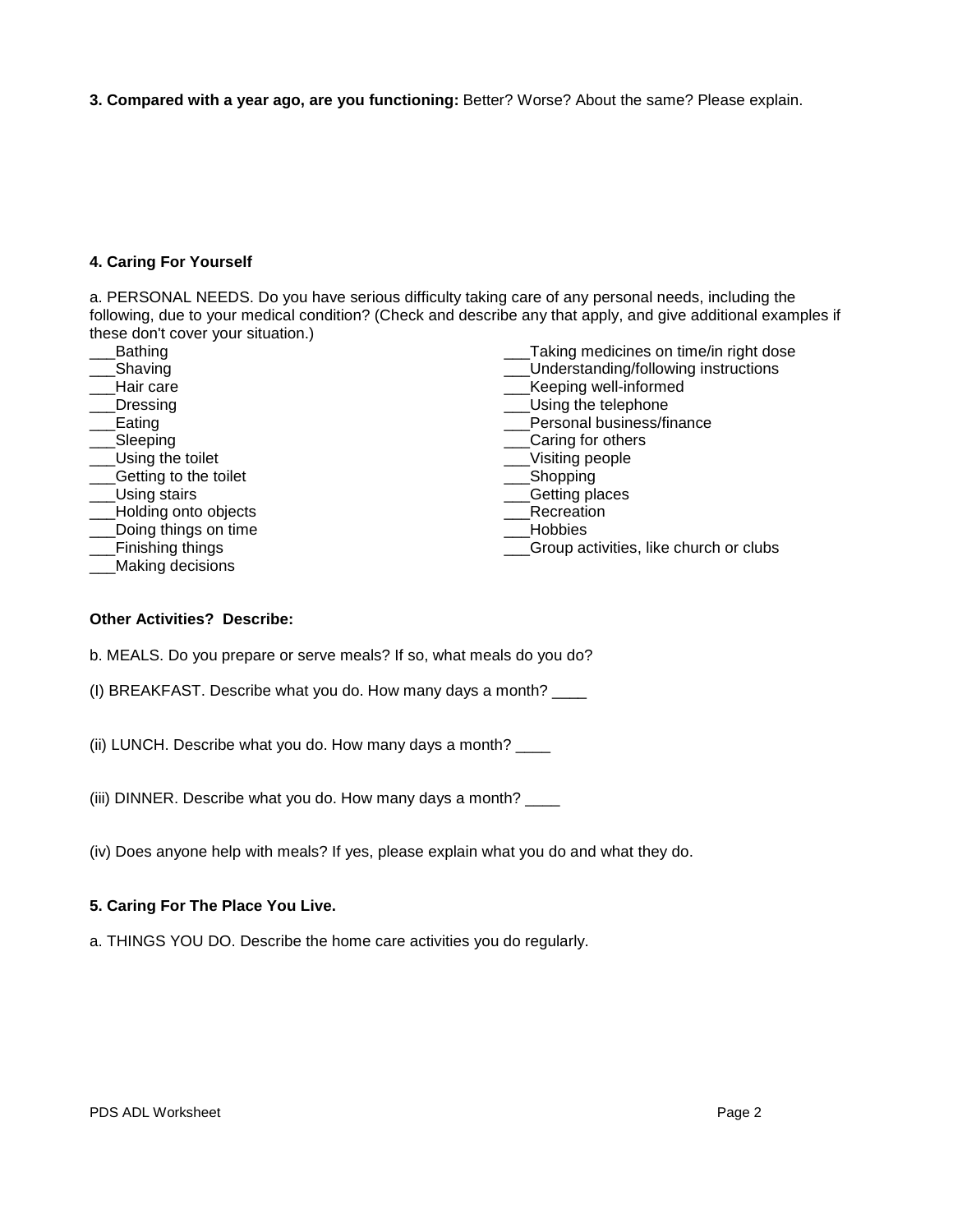b. THINGS OTHER PEOPLE DO. Describe the home care activities which other people do around the place you live.

c. THINGS THAT DON'T GET DONE. Describe any home care activities which need to be done, but do not get done because of your health.

d. THINGS YOU DID BEFORE THAT YOU DON'T DO ANYMORE. In the past, did you do things you don't do now due to your health? If so, describe them and why you don't do them now.

### **C. WORK RELATED ACTIVITIES. Do you have serious difficulty doing any of the following on a sustained basis? (Describe any that apply.)**

| Sitting                   | Pushing/pulling with hands                         |
|---------------------------|----------------------------------------------------|
| Standing                  | Pushing/pulling with legs                          |
| Walking                   | Reaching up, out, down                             |
| Crawling                  | Finishing what you start                           |
| Crouching/squatting       | Grasping, handling, fingering                      |
| Speaking                  | Bending over                                       |
| Hearing                   | Keeping your balance                               |
| Seeing                    | Getting along with people who supervise you        |
| Remembering               | Getting along with people who annoy you            |
| Understanding             | Adjusting to changes                               |
| Carrying out instructions | Working productively all day, every day, year      |
| Concentrating             | round                                              |
| Lifting                   | Traveling (driving or using public transportation) |
| Carrying                  |                                                    |

\_\_\_Functioning in bad environments, like those involving risks, heat or cold or humidity, pollutants, fumes, drafts, irritants like noise or vibration

### **OTHER ACTIVITIES. Describe:**